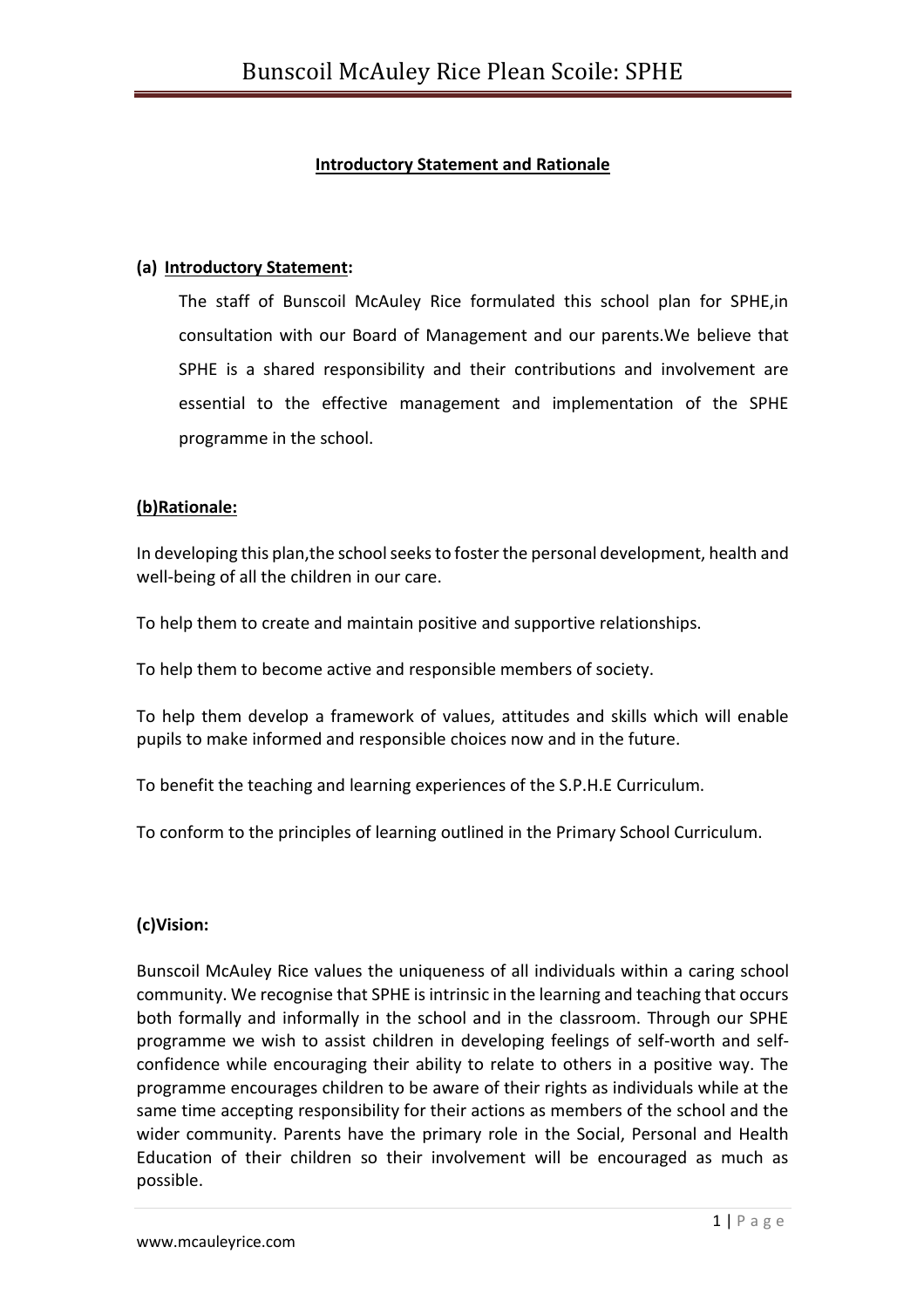# **Aims:**

- We endorse the aims and objectives of Social, Personal and Health Education Curriculum for Primary Schools:
- To promote the personal development and well-being of the child.
- To foster, in the child, a sense of care and respect (for himself/herself) and others and an appreciation of the dignity of every human being.
- To promote the health of the child and provide a foundation for healthy living in all its aspects.
- To enable the child to make informed decisions and choices about the social, personal and health dimensions of life both now and in the future.
- To develop in the child a sense of social responsibility, a commitment to active and participative citizenship and an appreciation of the democratic way of life.
- To enable the child to respect human and cultural diversity and to appreciate and understand the interdependent nature of the world.

# **Objectives:**

- When due account is taken of intrinsic abilities and varying circumstances, the SPHE curriculum should enable the child to:
- Be self-confident and have a positive sense of self-esteem.
- Develop a sense of personal responsibility and come to understand his/her sexuality and the processes of growth, development and reproduction.
- Develop and enhance the social skills of communication. co-operation and conflict resolution.
- Create and maintain supportive relationships both now and in the future.
- Develop an understanding of healthy living, an ability to implement healthy behaviour and a willingness to participate in activities that promote and sustain health.
- Develop a sense of safety and ability to protect himself/herself from danger and abuse.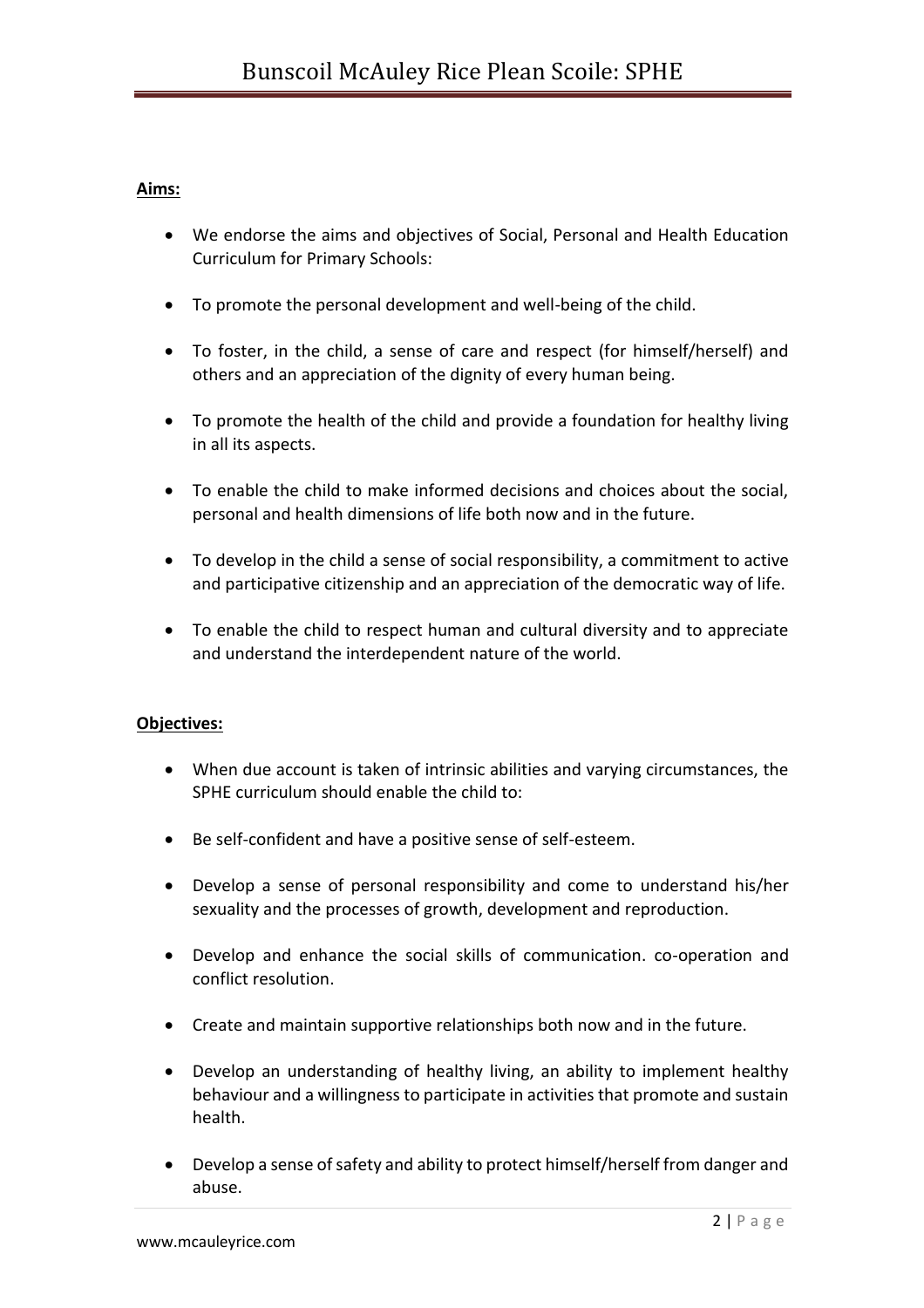- Make decisions, solve problems and take appropriate actions in various personal, social and health contexts.
- Become aware of, and discerning about, the various influences on choices and decisions.
- Begin to identify, review and evaluate the values and attitudes that are held by individuals and society and to recognise that these affect thoughts and actions.
- Respect the environment and develop a sense of responsibility for its long-term care.
- Develop some of the skills and abilities necessary for participating fully in groups and in society.
- Become aware of some of the individual and community rights and responsibilities that come from living in a democracy.
- Begin to understand the concepts of personal, local, national, European and global identity.
- Appreciate and respect the diversity that exists in society and the positive contributions of various cultural, religious and social groups.
- Promote the values of a just and caring society in an age-appropriate manner and understand the importance of seeking truth and peace.

This plan will form the basis for teachers' long and short term planning, and will inform new or temporary teachers of the approaches and methodologies used in our school.

# **Content of the Plan:**

# **1. Strands and Strand Units:**

The three main strands of the SPHE curriculum are:

Myself

Myself & others

Myself & the Wider World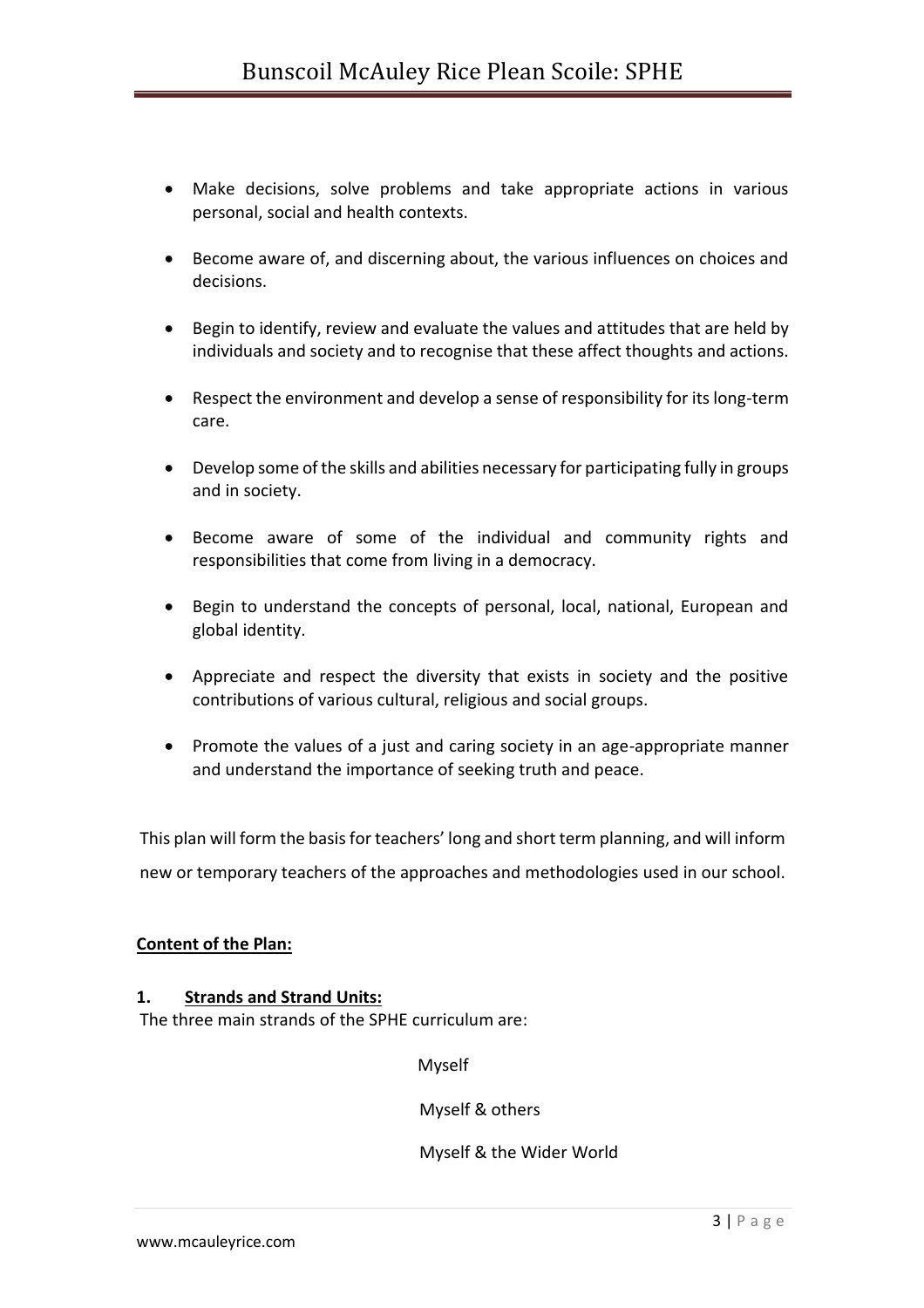Each of these strands is further subdivided into a number of strand units or topic areas that contain particular objectives.In Bunscoil McAuley Rice,we will teach aspects of all three strand units each year according to the following table in order to ensure that each child receives a comprehensive programme in SPHE over a two year period.

| <b>Strands</b>                       | <b>Strand Units (Year 1)</b><br><b>Sept. of Even Years (2018)</b> | <b>Strand Units (Year 2)</b><br>Sept. of Odd Years(2019)             |
|--------------------------------------|-------------------------------------------------------------------|----------------------------------------------------------------------|
| <b>Myself</b>                        | Self Identity (Sept/Oct)                                          | Safety & Protection (Jan/Feb)                                        |
|                                      | <b>Taking</b><br>of<br>care<br>my<br>(Jan/Feb)                    | body Making Decisions<br>(March/April)-3 <sup>rd</sup> to $6th$ only |
|                                      | Growing & Changing (Mar/Apr)                                      |                                                                      |
| <b>Myself</b> and                    | Myself & My Family (Nov/Dec)                                      | My Friends and Other People                                          |
| others                               |                                                                   | (May/June)                                                           |
|                                      |                                                                   | Relating to others (Sept/Oct)                                        |
| <b>Myself and the</b><br>wider world | Developing citizenship<br>(May/June)                              |                                                                      |
|                                      |                                                                   | Media Education (Nov-Dec)                                            |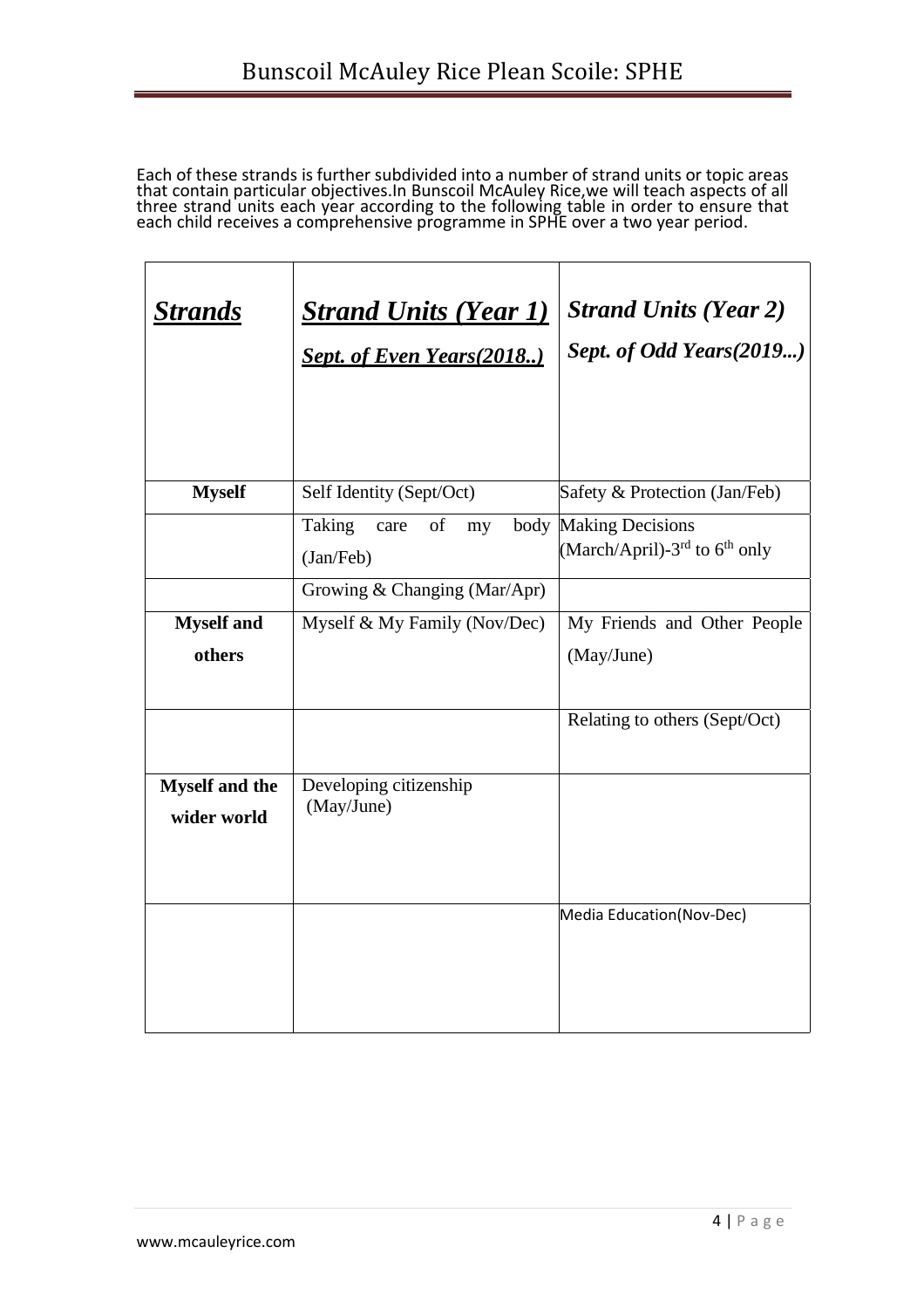# **2. Contexts for SPHE**

- A. Positive School Climate
	- Each teacher develops a Positive Classroom Climate where children are listened to, feel safe to talk, and which offers many opportunities for the development of the child.
	- Every child and staff member is regarded as unique and is valued and treated with respect.
	- Our school has an active Parents' Association. Guest speakers are often organised to speak to parents regarding children's health and wellbeing.
	- Good relationships between students, parents, teachers and management founded on respect create a positive school environment where the SPHE curriculum can be fully implemented.
	- B. Discrete Time

Teachers ensure that all children are present during SPHE. The Stay Safe programme is taught in each class every year. Please refer to our Stay Safe Policy for further details. SPHE may be timetabled for 30 mins per week, one hour per fortnight or blocks of 1-2 hours per month where feasible or appropriate.

In dealing with sensitive issues during RSE, a guest speaker may be invited. In recent years, Ms. O'Sullivan has given lessons to  $6<sup>th</sup>$  class in this area. This is now part of her post of responsibility.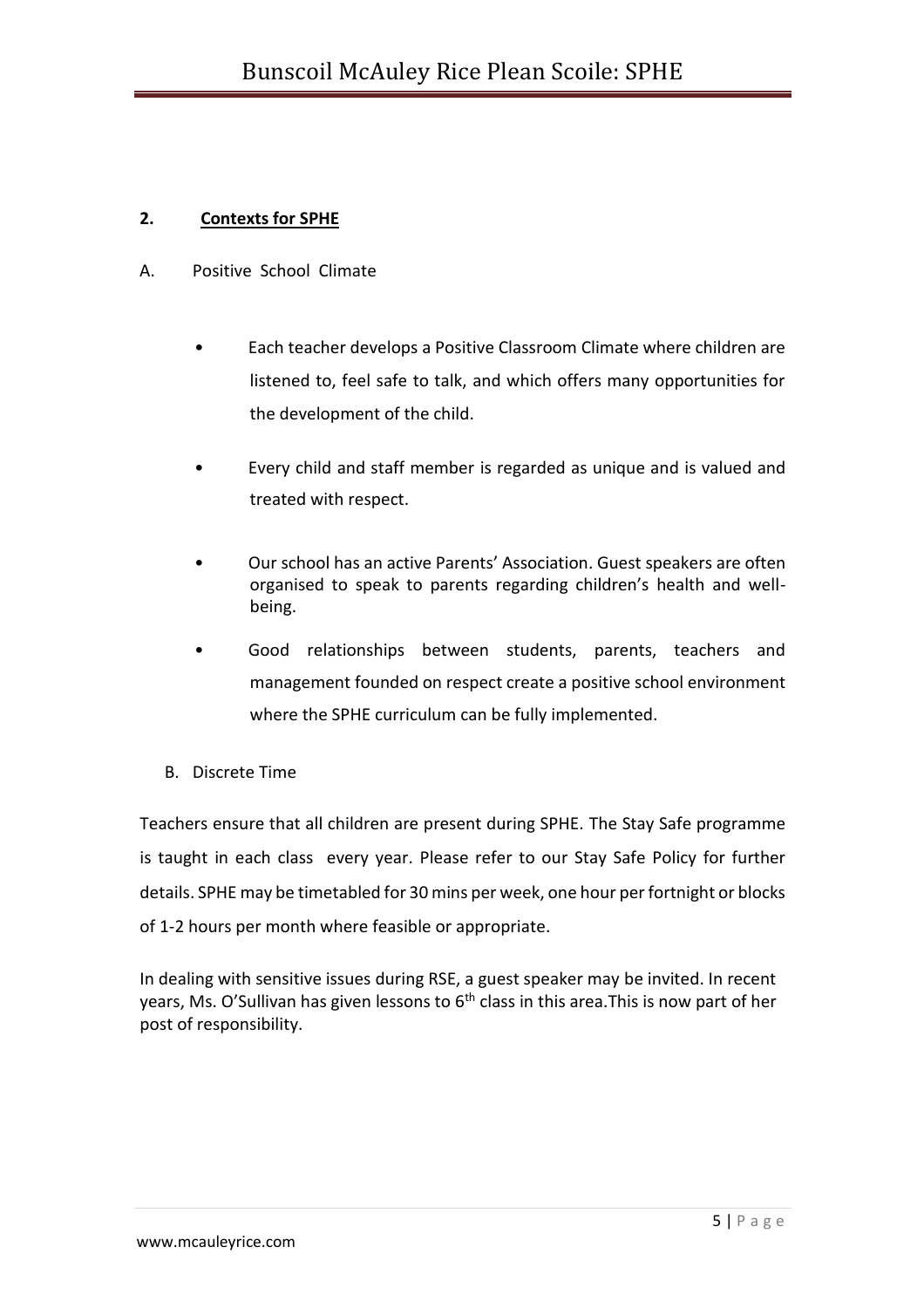# C. Integration

We recognise that SPHE spans the entire curriculum. Class teachers will endeavour to integrate SPHE themes throughout the curriculum.

# 3. **Approaches and Methodologies:**

# **A. Active Learning**

Active learning will be the principal learning and teaching approach as recommended for SPHE.

It requires children to actively participate in their learning in a wide variety of ways, thereby increasing the possibility of internalising what they have explored and of being able to use the learning in their everyday lives. Active learning contributes significantly to fostering self-confidence, self-discipline and self-control in the learner.

The key features of active learning

*Active learning is a process*. As children participate meaningfully in their own learning they engage in a process in which they can begin from what they already know, explore possibilities, question, draw conclusions and reflect on outcomes. It is essential that children are given the opportunity to progress through the various stages of the process in order that they can make sense of the learning for themselves and make new connections.

# *Active learning can be carried out by individual children or in group situations and by all age groups*. *Active learning engages children at different levels*

*Active learning promotes actionActive learning places children at the centre of the learning process*. The content of activities for use in the classroom should relate as much as possible to the environment and lives of the children. This ensures that issues explored are relevant and linked to the child's own experience.

# *Active learning requires the teacher to guide and direct the work*.

*Active learning requires an atmosphere of trust and support*. Active learning will be most effective when it takes place in an atmosphere of trust and flexibility. Children need to feel secure in giving their own point of view, knowing that they are respected as individuals and that their opinions are valued and taken into account.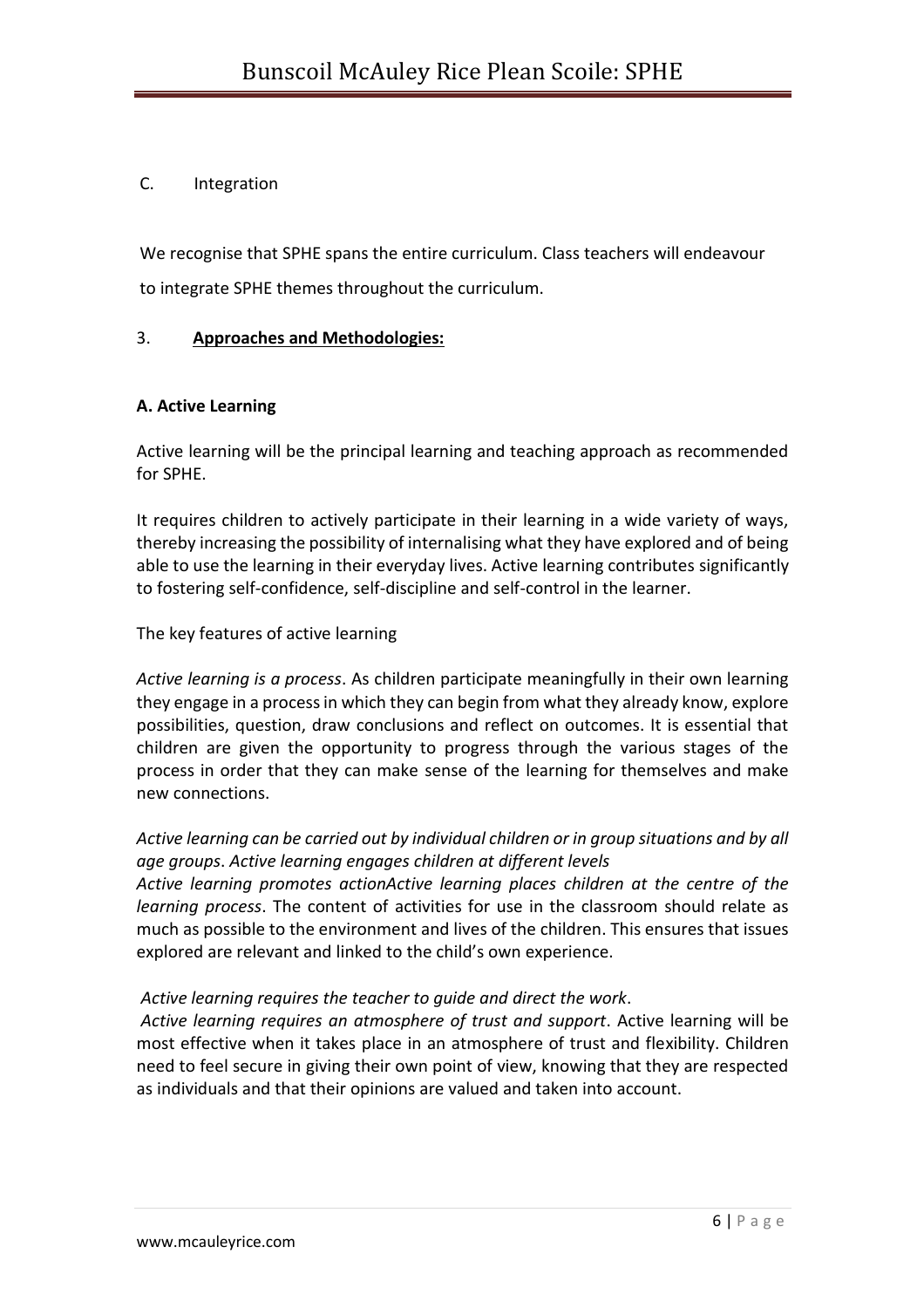### **B. Group Work**

In SPHE there is a particular emphasis on children working together. This can include many different types of group interaction, such as collaborative work in small or large groups.

The opinions and views of the children will be central to this process, as will the informal observations of the teacher.

The teacher will choose a particular strategy depending on the objectives of the lesson, the needs and ability levels of the children, and the resources available.

### **C. Drama Activities**

Drama provides active learning situations that explore human relationships, behaviour and events. Through drama children can express their present feelings, understanding and knowledge and are led to new feelings, new understanding and new knowledge. Drama involves the child in a process that is fun, active and intrinsically related to his/her existing experience of play and other forms of interactive and imitative behaviour.

Using drama as a methodology in SPHE can help to heighten self-esteem and selfconfidence by providing opportunities for children to take risks and to experiment with their own ideas.

Through drama, children are also helped to make sense of the world around them and to begin to understand themselves and their own behaviour in relation to the behaviour of others. In projecting themselves into a situation, children assume attitudes and behaviour that may not necessarily be their own. Playing a role allows them to become aware of some of the demands of that role in real life and to learn something of the person, the situation and the problem involved.

| Pair activities include                                                                                                                                                                                               | Group activities include                                                                                                                                                                                                                       | Whole-class<br>activities include                                                                                       |
|-----------------------------------------------------------------------------------------------------------------------------------------------------------------------------------------------------------------------|------------------------------------------------------------------------------------------------------------------------------------------------------------------------------------------------------------------------------------------------|-------------------------------------------------------------------------------------------------------------------------|
| making a<br>$\bullet$<br>complaint<br>resolving a<br>$\bullet$<br>conflict<br>conducting an<br>$\bullet$<br>interview<br>giving an<br>$\bullet$<br>explanation<br>conducting a<br>$\bullet$<br>phone<br>conversation. | exploring responses to<br>$\bullet$<br>different situations<br>a family situation, for<br>$\bullet$<br>example eating<br>together<br>listener-<br>$\bullet$<br>speakerobserver<br>activities<br>developing questioning<br>$\bullet$<br>skills. | a court of<br>inquiry<br>a class<br>$\bullet$<br>meeting<br>a press<br>$\bullet$<br>conference<br>a trial.<br>$\bullet$ |

Dramatic activity can take place in pairs and in small or large groups.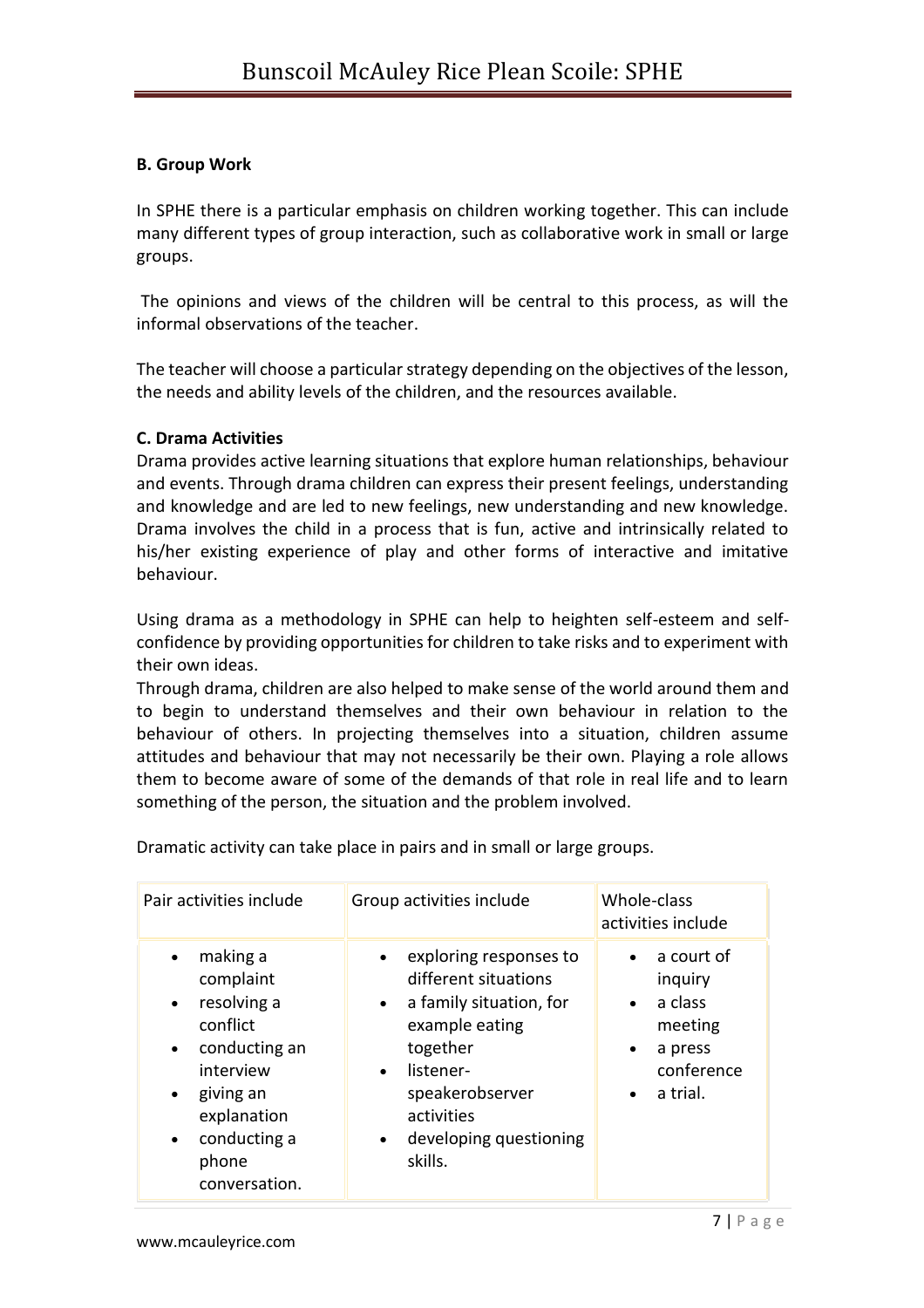# **D. Co-operative games**

Games are a valuable means of helping children to work together in a caring and cooperative way. Games can raise the level of co-operative consciousness and help children to realise what they can learn from each other. They are a fun and interesting way of learning to work together and of respecting the contribution of each individual. Games include all children and are particularly helpful for dealing with sensitive issues, such as those of ethnic groups, sex roles and equality.

# **E. Pictures, photographs and visual images**

Pictures, photographs and visual images may be used in a number of different ways in SPHE. Children need to develop skills of discernment and critical analysis to deal with much of the conflicting information and misinformation that they receive from various sources.

Pictures and photographs can be used in many ways within a lesson. They can provoke a discussion or provide the incentive for engaging in another activity. Photographs can also be used as the main activity, where the photograph can be explored and analysed and used to elicit ideas from the children.

Pictures or photographs used in the class can be taken from a magazine or newspaper or from a professionally produced picture pack.

In exploring visual images children will also become familiar with some of the techniques used by the media. They could identify techniques used in advertisements or extracts from television programmes and so become critical media users.

# **F. Discussion**

There are many ways of promoting discussion with children: in pairs, in small groups or with the whole class. It can be used as an introductory activity, where the children identify all the ideas associated with a particular topic. This is a useful way of assessing what the children know and of establishing where gaps exist in their knowledge. The ideas can be recorded and used as the basis for further exploration.

Discussion is an element of almost all activities, but particularly useful strategies for promoting discussion and dialogue with children are

- open-ended statements
- brainstorming
- circle work
- agree or disagree
- creating pictures and posters
- debates, quizzes or soapbox
- interviews
- stories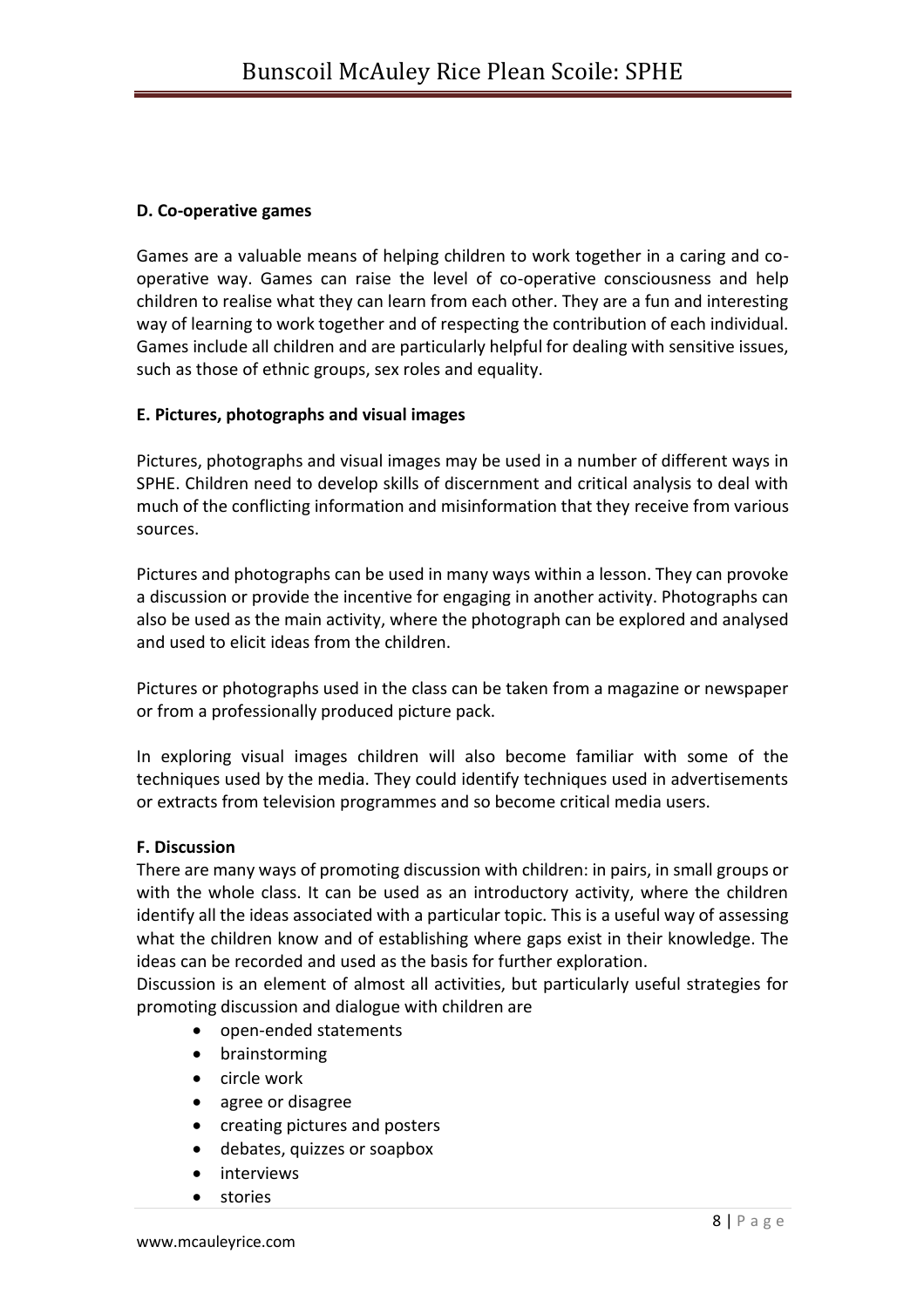- poems
- exploring a piece of music.

### **G. Written activities**

There are many opportunities to use written activities for exploring particular issues and aspects of the content. Surveys, check-lists, worksheets and questionnaires are all useful ways of provoking children's thinking, of helping them to gain new insights, and of examining topics in some depth.

Examples of activities that require children to write or record their findings include:

- surveys
- questionnaires
- lists and check-lists
- projects
- worksheets.

### **H. The media and information and communication technologies**

Children live in an information society, and it is essential that they are given opportunities in SPHE to

- access and retrieve information
- explore some techniques used in the media and the various technologies for communication available to them
- learn to make decisions and become more discerning in their use of the technology and the media
- develop self-confidence in using a wide range of technology
- enhance their relationship skills as they discover new ways of communicating

#### **4. Assessment**

A number of techniques shall be used in recording information about children's progress in SPHE. Assessment will be used to relate to parent the child's progress and also plan for the future in the classroom.

Teacher Observation

Teacher Designed Checklists

Portfolio and Projects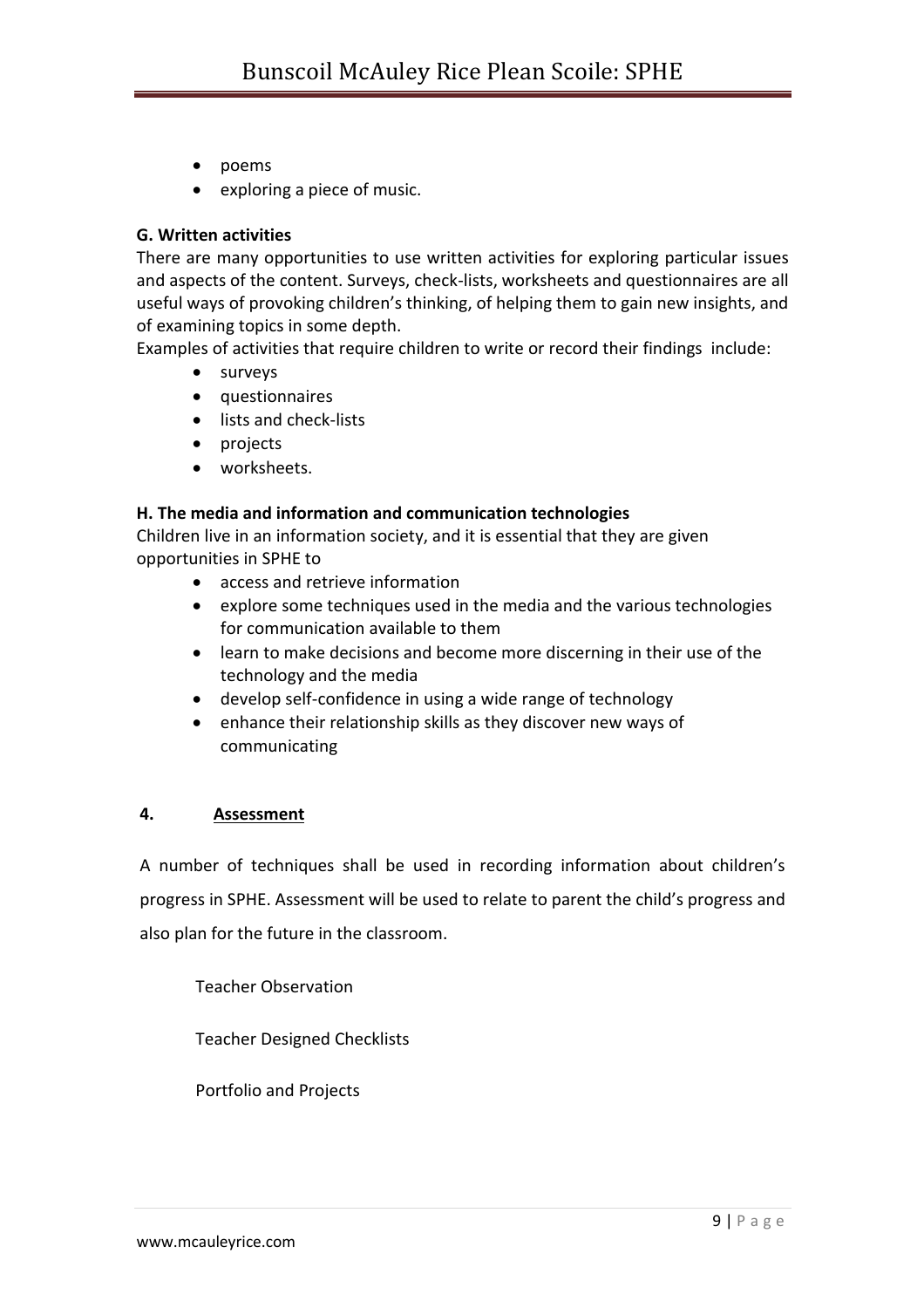# **5. Children with Different Needs**

All children will be catered for in our SPHE programme.

#### **6. Equality of Participation and Access**

We view the SPHE programme as playing a key role in ensuring equality of opportunities for all children. The programme at each class level will be flexible so that the learning requirements of all children may be addressed. We provide an equal educational experience for both boys and girls as we recognise that stereotyped expectations of gender roles can inhibit children's educational achievements. Children with special needs will be included in all activities. Diversity within our school community will be recognised by valuing and promoting the needs, interests, skills and talents of members of the Travelling Community, children with special needs and international children.

### **7. Policies and Programmes that support SPHE**

#### *Policies*

- Child Safeguarding
- Anti-Bullying
- Relationships and Sexuality Education
- Substance Use
- Code of Behaviour
- Admissions
- Health and Safety
- Healthy Eating
- Internet Acceptable Use

#### *Programmes*

- The Stay Safe Programme
- Active School Flag
- Food Dudes
- Green Flag
- Student Council

We have adopted the National Guidelines for the Protection and Welfare of Children and the Department of Education and Science Child Protection Guidelines and Procedures. (D.L.P. = Mr. John Moloney, Principal, Deputy DLP, Mrs. Mildred Grace)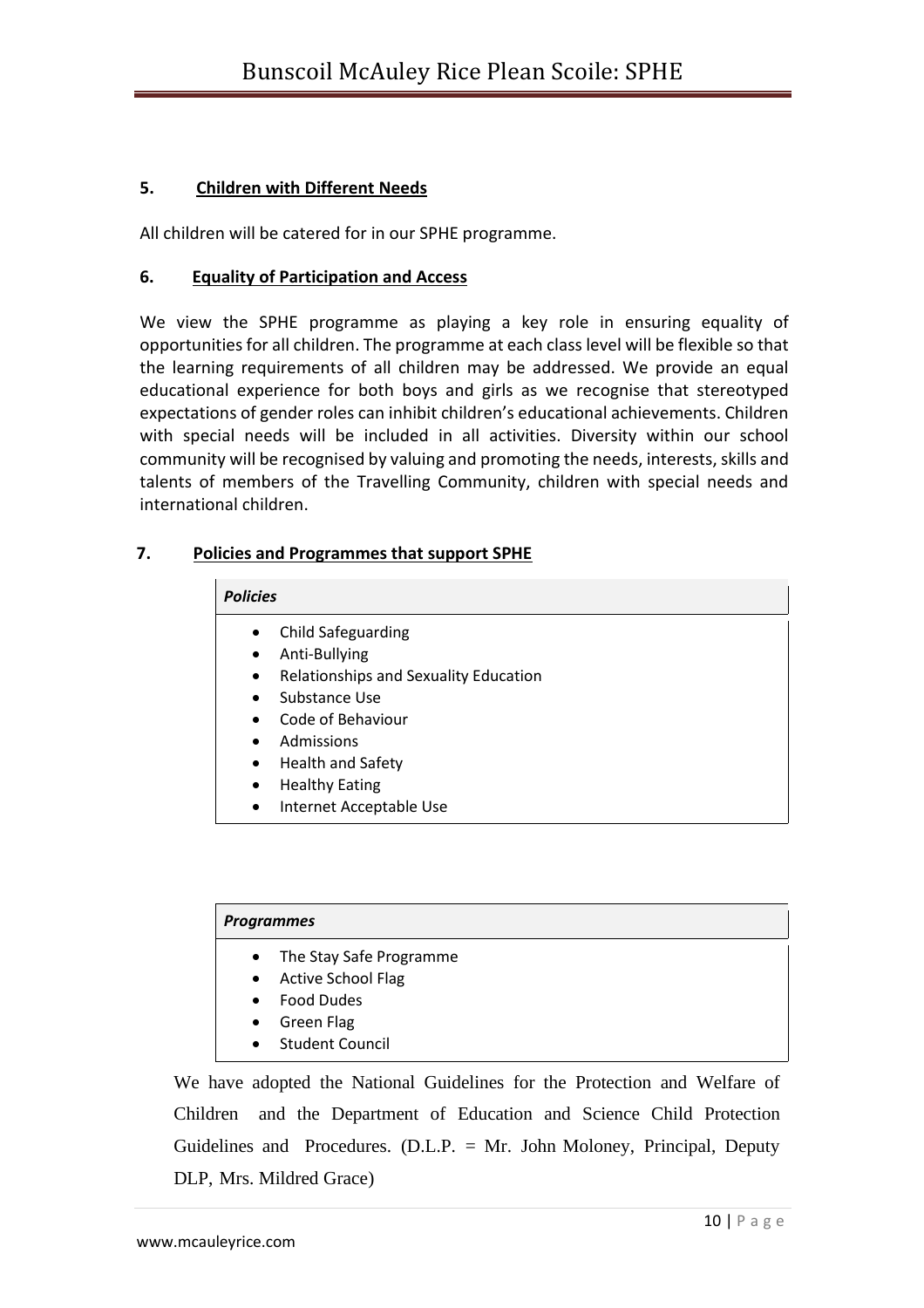# **8. Homework**

Homework will take the format of handouts and materials from various programmes, such as Stay Safe, Walk Tall etc. The purpose of such homework is to allow for discussion with parents to ensure a balanced approach to topics dealt with.

# **9. Resources(extensive list attached as appendix)**

- Curriculum Documents for SPHE
- Me,You and Everyone
- Walk Tall, Programme for the Prevention of Substance Misuse
- Stay Safe Programme, Health Promotion Unit, Dublin
- RSE Programme
- PSHE and Citizenship
- Food Dudes
- Drug Awareness Programme with John Leahy

#### **Guest Speakers**

On occasions it may be appropriate to invite guest speakers to visit the school.

Speakers with expertise in a given topic area will be chosen following research and

investigation by teachers (including recommendations from other schools).

#### **10. Individual Teacher's Planning and Reporting**

This plan in SPHE and the curriculum documents will inform and guide teachers in their long and short term planning in SPHE. Each teacher will keep a Cúntas Míosúil and this will inform our progress and needs when evaluating and reviewing our progress.

#### **11. Staff Development**

• An atmosphere of open communication exists between all staff members and

skills, expertise and experience in teaching SPHE are shared.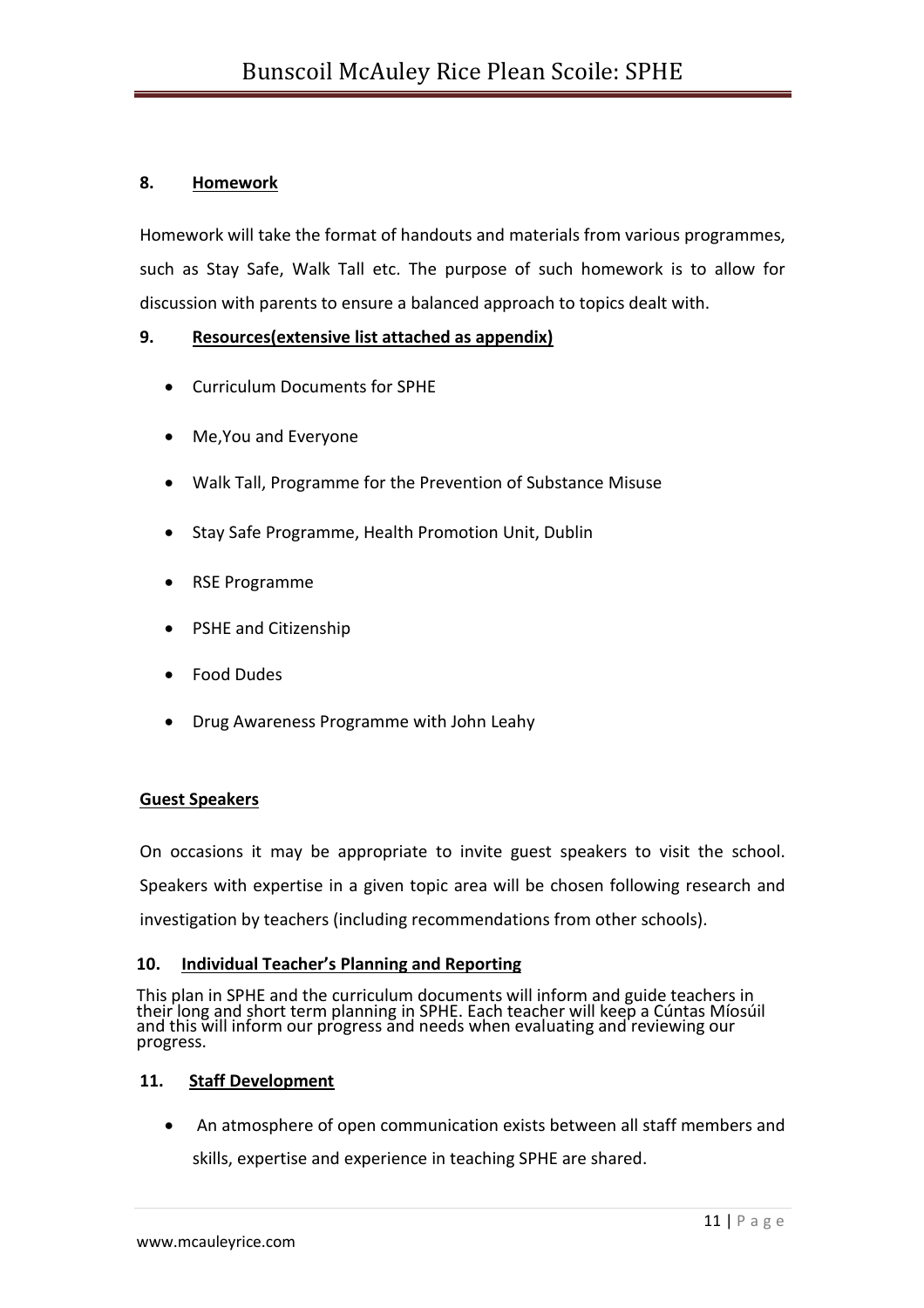- Teachers are informed of SPHE-related courses available, and are encouraged to attend. Information acquired at these courses is made available to other staff members, e.g. photocopying worksheets, access to SPHE packages in staff room, etc.
- Time is allocated at staff meetings for the discussion of all subjects, including SPHE.

### **12. Parental Involvement**

The parents have the primary role in the SPHE of their children. Opportunities for involvement are provided and include:

- Support of Stay Safe programme
- Schools healthy lunches
- Homework
- Green Schools/Tidy Towns
- Guest speakers for parents regarding SPHE issues
- Christmas Concert / shows
- Parent / teacher meetings
- Parents' Association organising relevant guest speakers

#### **13. Community Links**

The wider community are encouraged to participate in school life. Visits have been and will be arranged to promote awareness of what people do in the community.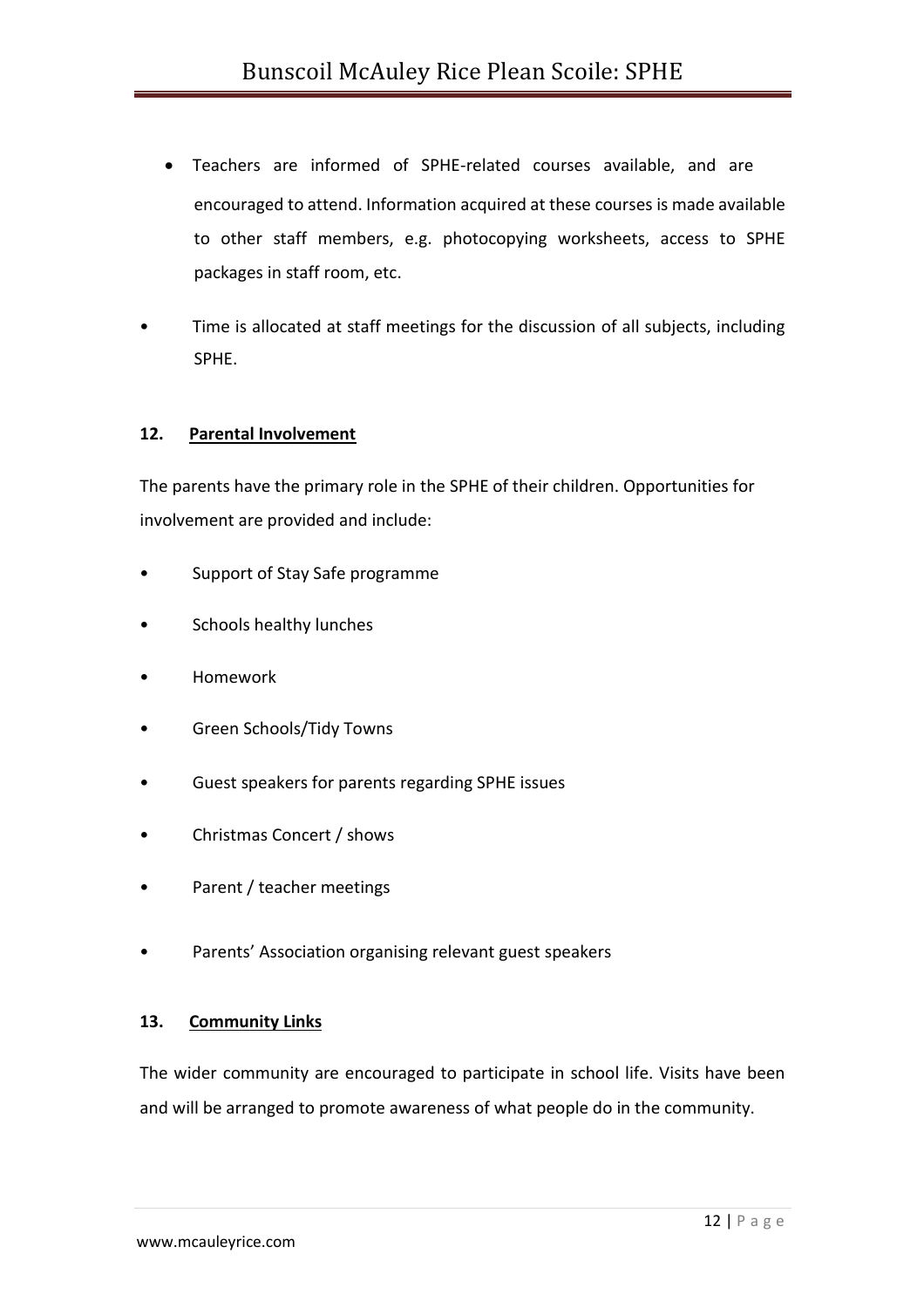#### **Success Criteria**

The success of this plan will be evaluated through each teacher's planning and preparation to see if the procedures outlined in this plan have been consistently followed.We will also deem it to be successful if the children have been enabled to achieve the aims outlined in this plan.

### **Implementation**

### **Roles and Responsibilities:**

The whole school community must be involved in order to achieve the successful implementation of the SPHE curriculum. The teaching staff will implement this plan with the support of the Board of Management,parents and local community.

### **Timeframe:**

This plan will be implemented each year. It will be reviewed on a regular basis. The postholder responsible for the SPHE plan is Ms. Meade.However , all teaching staff will review this plan as part of our SSE process together with pupils and parents.

# **Ratification and Communication:**

This policy was reviewed during the 2020/2021 school year. It was ratified by the Board of Management on 25th May , 2021.It will be reviewed during the 2022/2023 school year.